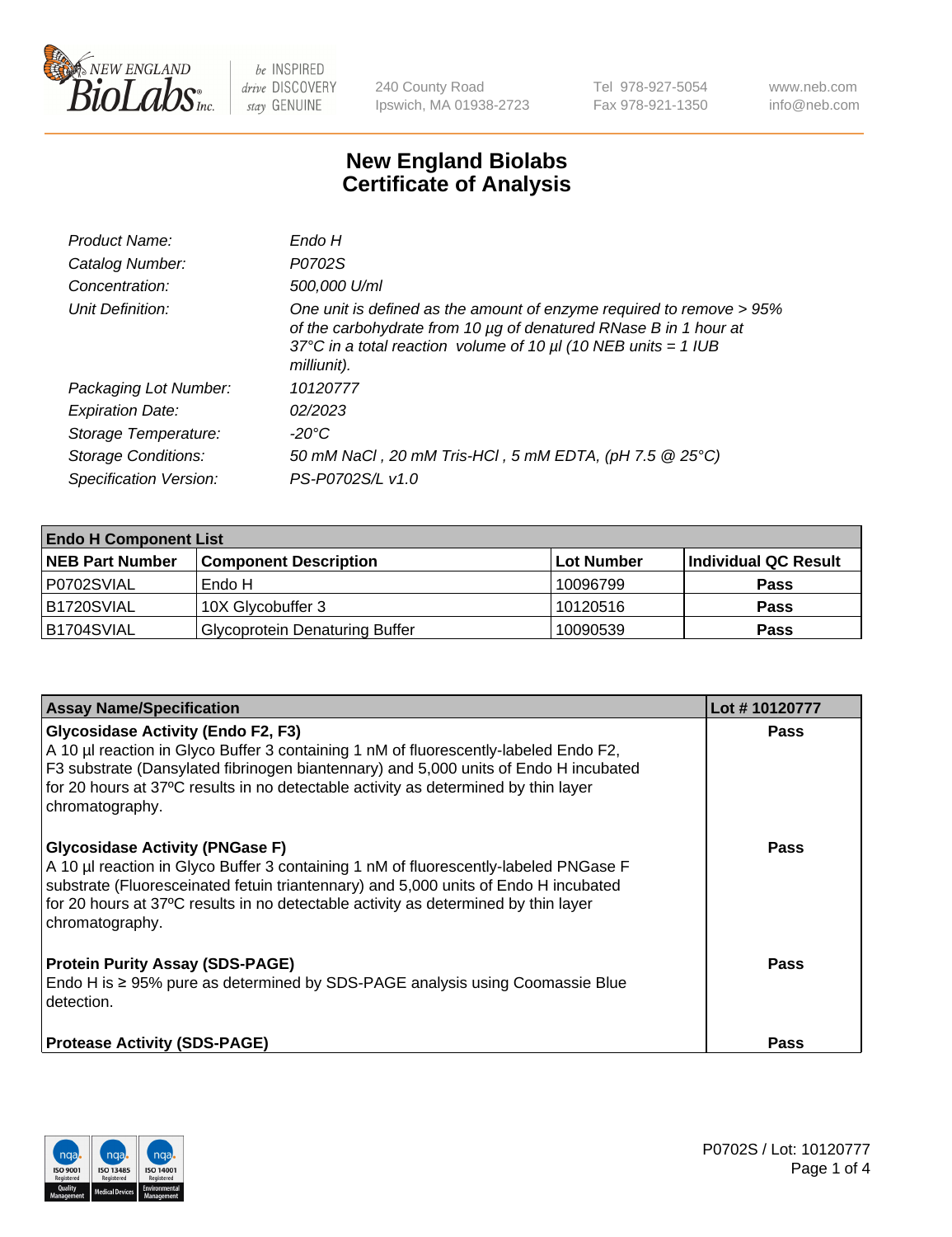

240 County Road Ipswich, MA 01938-2723 Tel 978-927-5054 Fax 978-921-1350 www.neb.com info@neb.com

| <b>Assay Name/Specification</b>                                                                                                                                                                                                                                                                                                       | Lot #10120777 |
|---------------------------------------------------------------------------------------------------------------------------------------------------------------------------------------------------------------------------------------------------------------------------------------------------------------------------------------|---------------|
| A 20 µl reaction in 1X Glyco Buffer 3 containing 24 µg of a standard mixture of<br>proteins and a minimum of 5,000 units of Endo H incubated for 20 hours at 37°C,<br>results in no detectable degradation of the protein mixture as determined by<br>SDS-PAGE with Coomassie Blue detection.                                         |               |
| Glycosidase Activity (α1-2 Fucosidase)<br>A 10 µl reaction in Glyco Buffer 3 containing 1 nM of fluorescently-labeled<br>α-Fucosidase substrate (Fucα1-2Galβ1-4Glc-AMC) and 5,000 units of Endo H incubated<br>for 20 hours at 37°C results in no detectable activity as determined by thin layer<br>chromatography.                  | Pass          |
| Glycosidase Activity (α1-3 Fucosidase)<br>A 10 µl reaction in Glyco Buffer 3 containing 1 nM of fluorescently-labeled<br>α-Fucosidase substrate (Fucα1-3Galβ1-4GlcNAcβ1-3Galβ1-4Glc-AMC) and 5,000 units of<br>Endo H incubated for 20 hours at 37°C results in no detectable activity as<br>determined by thin layer chromatography. | Pass          |
| Glycosidase Activity (α1-3 Galactosidase)<br>A 10 µl reaction in Glyco Buffer 3 containing 1 nM of fluorescently-labeled<br>α-Galactosidase substrate (Galα1-3Galβ1-4GlcNAc-AMC) and 5,000 units of Endo H<br>incubated for 20 hours at 37°C results in no detectable activity as determined by<br>thin layer chromatography.         | Pass          |
| Glycosidase Activity (α1-3 Mannosidase)<br>A 10 µl reaction in Glyco Buffer 3 containing 1 nM of fluorescently-labeled<br>α-Mannosidase substrate (Manα1-3Manβ1-4GlcNAc-AMC) and 5,000 units of Endo H<br>incubated for 20 hours at 37°C results in no detectable activity as determined by<br>thin layer chromatography.             | <b>Pass</b>   |
| Glycosidase Activity (α1-6 Galactosidase)<br>A 10 µl reaction in Glyco Buffer 3 containing 1 nM of fluorescently-labeled<br>α-Galactosidase substrate (Galα1-6Galα1-6Glcα1-2Fru-AMC) and 5,000 units of Endo H<br>incubated for 20 hours at 37°C results in no detectable activity as determined by<br>thin layer chromatography.     | Pass          |
| Glycosidase Activity (α1-6 Mannosidase)<br>A 10 µl reaction in Glyco Buffer 3 containing 1 nM of fluorescently-labeled<br>α-Mannosidase substrate (Μanα1-6Μanα1-6(Μanα1-3)Man-AMC) and 5,000 units of Endo H<br>incubated for 20 hours at 37°C results in no detectable activity as determined by<br>thin layer chromatography.       | <b>Pass</b>   |
| Glycosidase Activity (α-Glucosidase)<br>A 10 µl reaction in Glyco Buffer 3 containing 1 nM of fluorescently-labeled                                                                                                                                                                                                                   | <b>Pass</b>   |

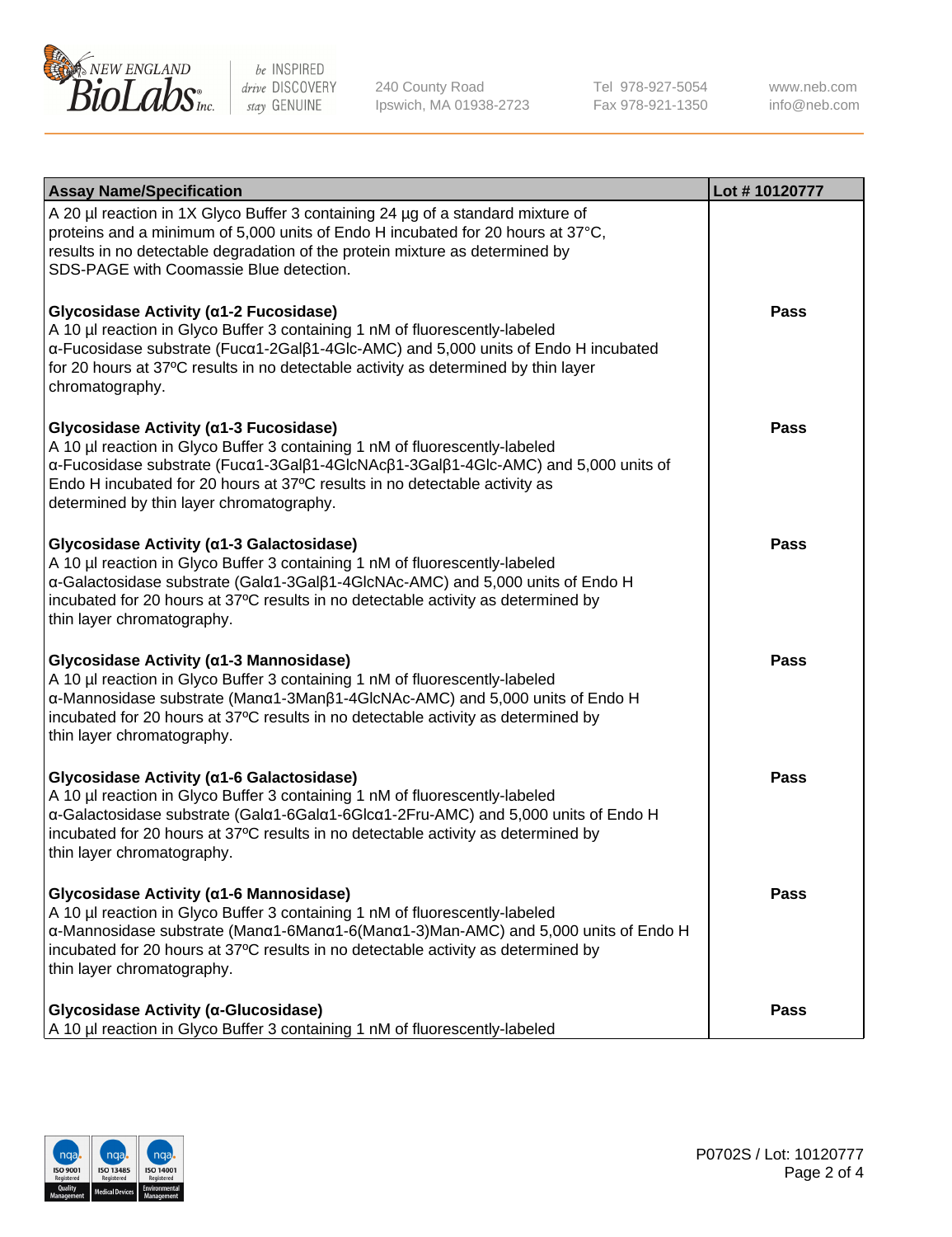

240 County Road Ipswich, MA 01938-2723 Tel 978-927-5054 Fax 978-921-1350 www.neb.com info@neb.com

| <b>Assay Name/Specification</b>                                                                                                                                                                                                                                                                                                                                              | Lot #10120777 |
|------------------------------------------------------------------------------------------------------------------------------------------------------------------------------------------------------------------------------------------------------------------------------------------------------------------------------------------------------------------------------|---------------|
| α-Glucosidase substrate (Glcα1-6Glcα1-4Glc-AMC) and 5,000 units of Endo H incubated<br>for 20 hours at 37°C results in no detectable activity as determined by thin layer<br>chromatography.                                                                                                                                                                                 |               |
| Glycosidase Activity (β-N-Acetylglucosaminidase)<br>A 10 µl reaction in Glyco Buffer 3 containing 1 nM of fluorescently-labeled<br>β-N-Acetylglucosaminidase substrate (GlcNAcβ1-4GlcNAcβ1-4GlcNAc-AMC) and 5,000 units<br>of Endo H incubated for 20 hours at 37°C results in no detectable activity as<br>determined by thin layer chromatography.                         | <b>Pass</b>   |
| Glycosidase Activity (β-Xylosidase)<br>A 10 µl reaction in Glyco Buffer 3 containing 1 nM of fluorescently-labeled<br>$\beta$ -Xylosidase substrate (Xyl $\beta$ 1-4Xyl $\beta$ 1-4Xyl $\beta$ 1-4Xyl-AMC) and 5,000 units of Endo H<br>incubated for 20 hours at 37°C results in no detectable activity as determined by<br>thin layer chromatography.                      | <b>Pass</b>   |
| Glycosidase Activity (α-N-Acetylgalactosaminidase)<br>A 10 µl reaction in Glyco Buffer 3 containing 1 nM of fluorescently-labeled<br>α-N-Acetylgalactosaminidase substrate (GalNAcα1-3(Fucα1-2)Galβ1-4Glc-AMC) and 5,000<br>units of Endo H incubated for 20 hours at 37°C results in no detectable activity as<br>determined by thin layer chromatography.                  | <b>Pass</b>   |
| Glycosidase Activity (α-Neuraminidase)<br>A 10 µl reaction in Glyco Buffer 3 containing 1 nM of fluorescently-labeled<br>α-Neuraminidase substrate (Neu5Acα2-3Galβ1-3GlcNAcβ1-3Galβ1-4Glc-AMC) and 5,000<br>units of Endo H incubated for 20 hours at 37°C results in no detectable activity as<br>determined by thin layer chromatography.                                  | <b>Pass</b>   |
| Glycosidase Activity (β1-3 Galactosidase)<br>A 10 µl reaction in Glyco Buffer 3 containing 1 nM of fluorescently-labeled<br>β-Galactosidase substrate (Galβ1-3GlcNAcβ1-4Galβ1-4Glc-AMC) and 5,000 units of Endo<br>H incubated for 20 hours at 37°C results in no detectable activity as determined by<br>thin layer chromatography.                                         | <b>Pass</b>   |
| Glycosidase Activity ( $\beta$ 1-4 Galactosidase)<br>A 10 µl reaction in Glyco Buffer 3 containing 1 nM of fluorescently-labeled<br>$\beta$ -Galactosidase substrate (Gal $\beta$ 1-4GlcNAc $\beta$ 1-3Gal $\beta$ 1-4Glc -AMC) and 5,000 units of Endo<br>H incubated for 20 hours at 37°C results in no detectable activity as determined by<br>thin layer chromatography. | <b>Pass</b>   |
| Glycosidase Activity (β-Mannosidase)<br>A 10 µl reaction in Glyco Buffer 3 containing 1 nM of fluorescently-labeled<br>$\beta$ -Mannosidase substrate (Man $\beta$ 1-4Man $\beta$ 1-4Man-AMC) and 5,000 units of Endo H incubated                                                                                                                                            | <b>Pass</b>   |